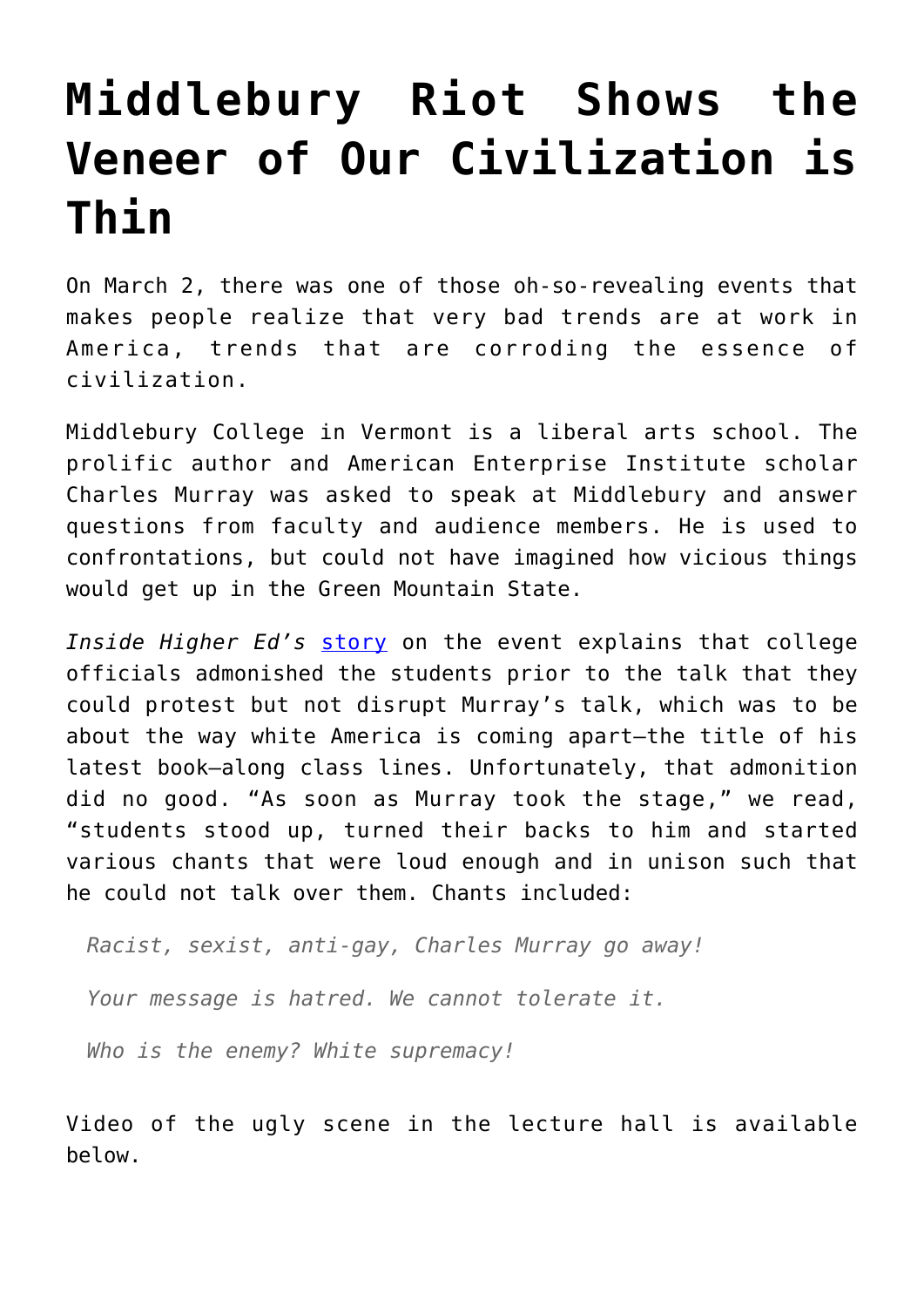And then matters turned worse. Fearing that there might be a raucous, disruptive mob instead of an audience of students willing to listen and consider Murray's arguments, school administrators had set up a contingency plan. Once it became clear that the mob had killed the lecture, they moved to another location where Murray would give his talk, which would be live-streamed to students.

Sadly, that location was soon beset by the mob, with banging on windows and pulling of fire alarms. Murray and Professor Allison Stanger, who was the moderator for the talk, tried their best to continue a rational discussion.

Finally, Murray, Professor Stanger, and a few others tried to leave campus. Here I'll let Stanger's account (quoted [here\)](http://www.theamericanconservative.com/dreher/the-madness-at-middlebury/) take over:

*What transpired felt like a scene from Homeland rather than an evening at an institution of higher learning. We confronted an angry mob as we tried to exit the building. Most of the hatred was focused on Dr. Murray, but when I took his right arm both to shield him from attack and to make sure we stayed together so I could reach the car too, that's when the hatred turned on me. One thug grabbed me by the hair and*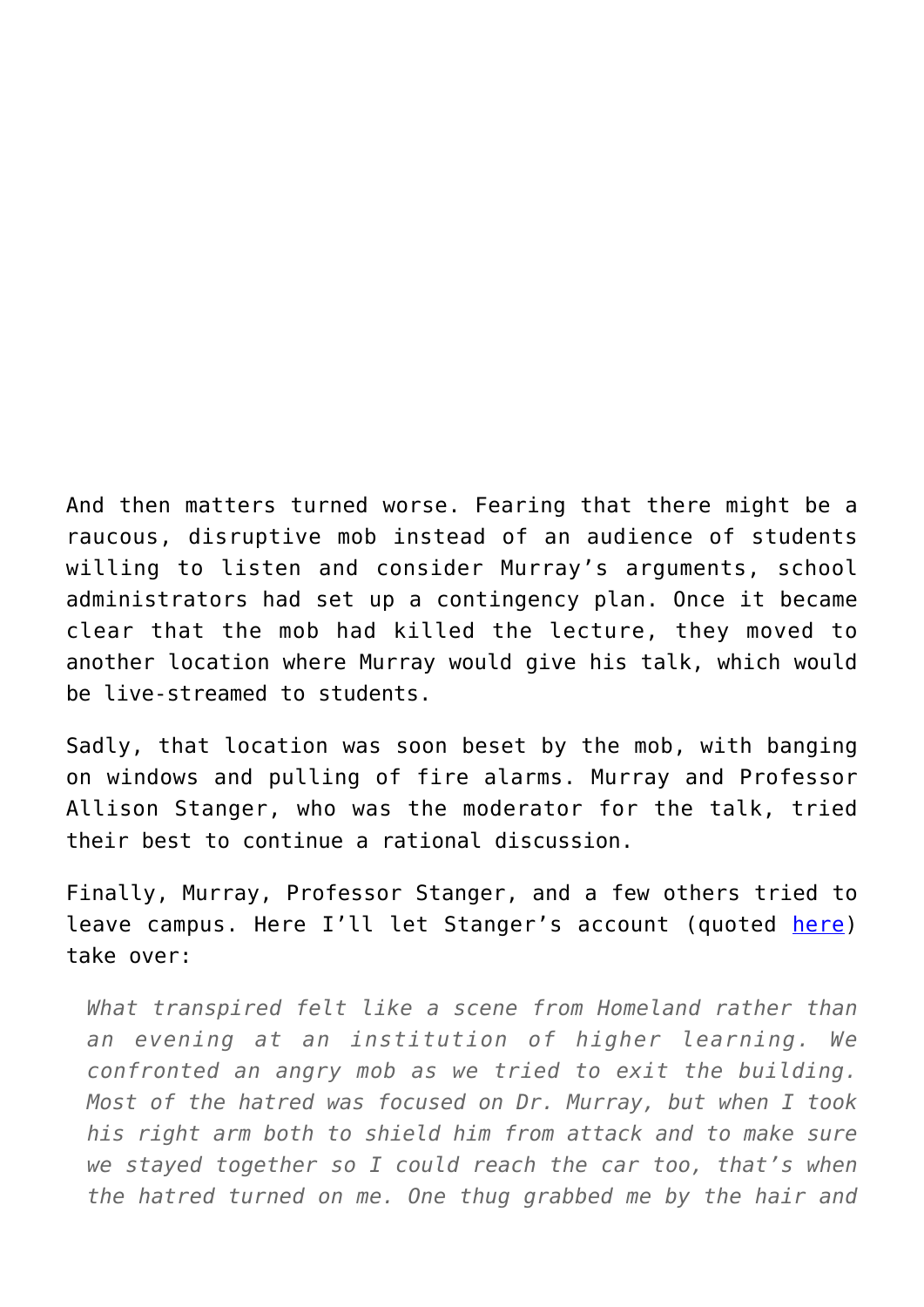*another shoved me in a different direction. I noticed signs with expletives and my name on them.*

The mob surrounded the car, pounding on it. After a few frightening minutes, the driver, Middlebury's vice president for communications Bill Burger, managed to get away. Their plan was to enjoy a quiet dinner together, but after arriving, Burger said that the mob had learned of their location and advised that the only safe course was to leave town immediately. (Professor Stanger realized that she was in pain and was later treated at a local hospital for a neck injury she'd suffered while trying to get into the car.)

What could have caused such unrelenting hatred among students at an expensive liberal arts college? Why do some students feel justified in demonizing, shouting down, and even physically assaulting people who are perceived as enemies? Clues are found in the sentiments of Middlebury students such as Nic Valenti, who explained why he thought that it would be perfectly acceptable to shout down Murray in [this letter](https://middleburycampus.com/article/why-im-declining-aeis-invitation-to-argue/) published in the school newspaper the day before the scheduled talk:

*When I first arrived at Middlebury I was clueless to the systems of power constructed around race, gender, sexuality, class or ability, and found that when I talked about these issues as I understood them—or rather, as I didn't—I was met with blank stares and stigma rather than substantial debate. As a young bigot, I can recall thinking: 'I thought at Middlebury I would get to have intellectual discussions, but instead it feels as though my views are being censored.' However, as a first-year I had failed to consider a simple, yet powerful component of debate: not all opinions are valid opinions.*

What can we make of that statement?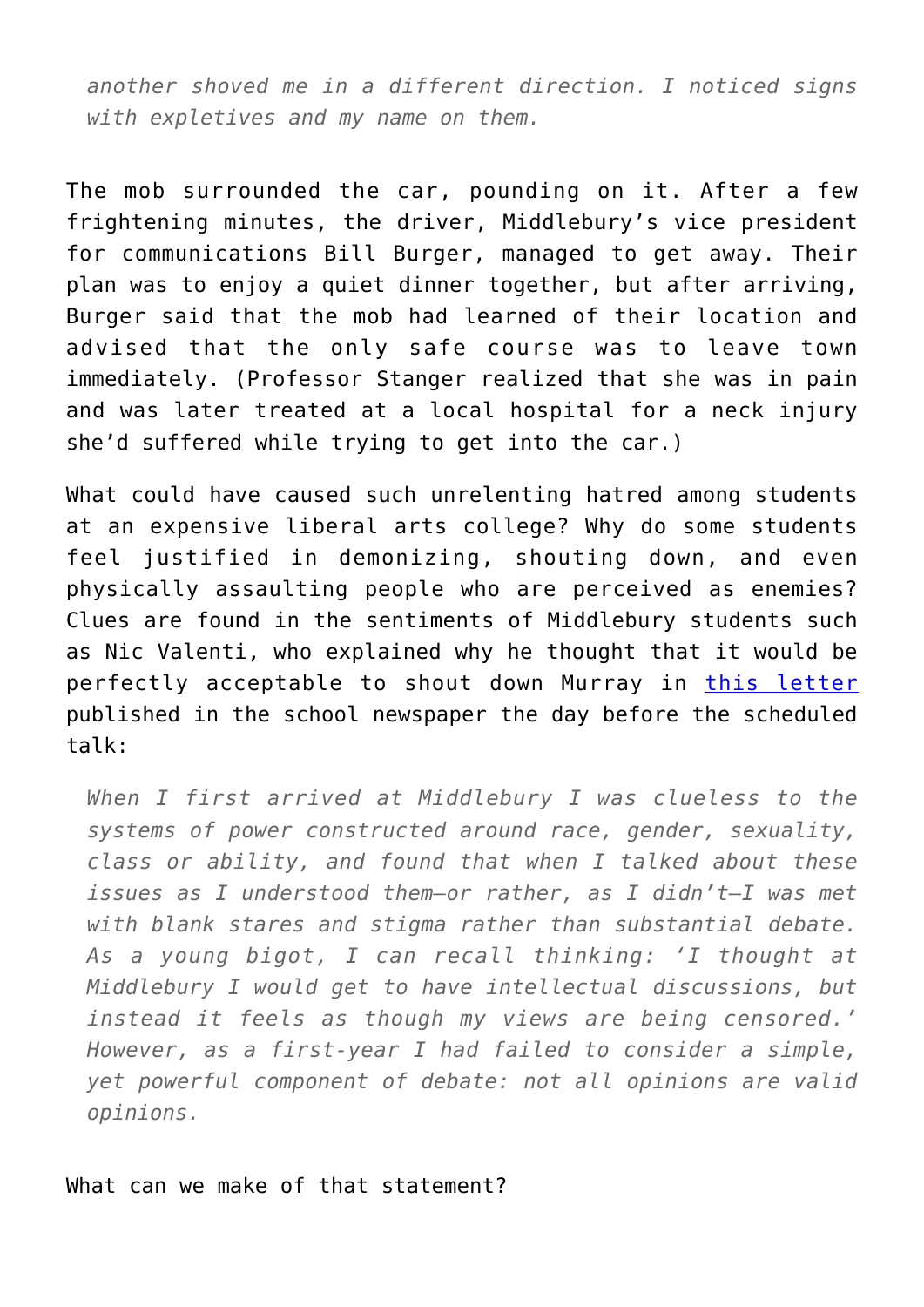First, it tells us a lot about the instruction at Middlebury. A student who enters the college quickly becomes convinced that he used to be a "bigot" because he hadn't grasped the leftist narrative that America is a bad country due to its various oppressive "systems of power." That's standard fare in an array of "studies" courses, but it's evident that he heard nothing in his studies to challenge those easily debated notions.

Moreover, Mr. Valenti misses the obvious irony of saying that he was eager for intellectual discussions at Middlebury, but feels himself justified in helping to *prevent* an intellectual discussion involving a scholar of distinction and the rest of the school.

Finally, it is impossible for Valenti (or anyone else) to know which opinions are "valid" unless the person holding them is allowed to present them and argue the case for them. Presumably he and his fellow mobsters would allow someone to offer a contrarian theory about, say, black holes or the authorship of Shakespeare's plays. They wouldn't arrogantly declare the individual's opinion "invalid" without hearing and considering it first. But when it comes to anti-progressives like Murray, things are different.

The reason why, I think, is explained by the intellectual tribalism that grips much of America.

I mean that many people label others as either being in their tribe (consisting of people who are righteous and always correct) and the opposing tribe (consisting of people who are evil, stupid, and wrong on everything). Real scholars never impart such ideas because they know that reasonable and moral people can disagree on almost everything. They also know that the only way for civilized people to counter error is through debate; they know that people cannot be persuaded with violence.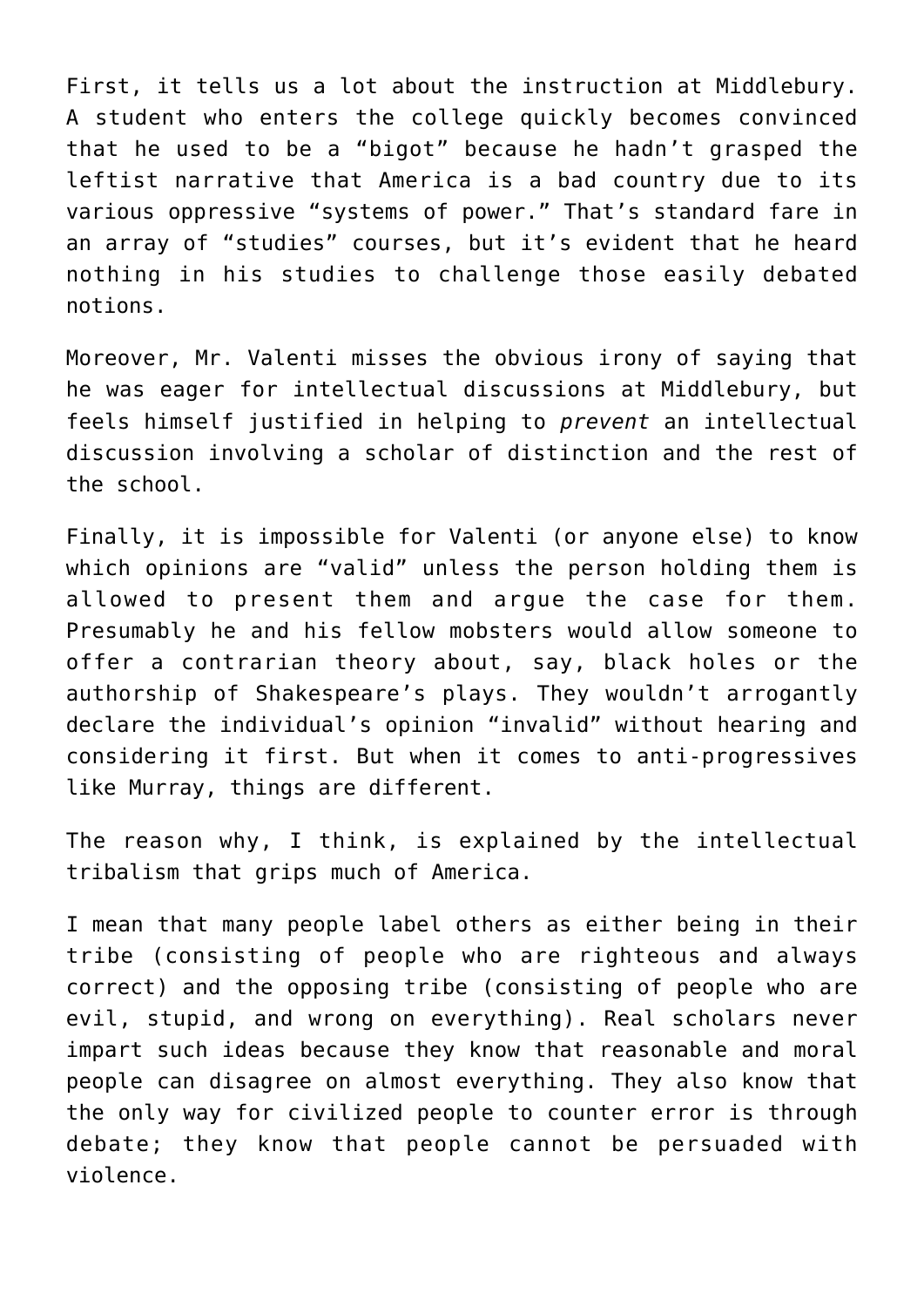Unfortunately, intellectual tribalism is spreading like the Black Death among so-called progressives. Anyone who disagrees with progressive policies is likely to be labeled an enemy, much as Karl Marx labeled everyone who rejected his beliefs a "class enemy." The more influential such a person is, the more vehement the attacks and hatred against him. Murray, for example, is called a "racist" and "white supremacist" even though he is neither.

(Try this thought experiment. What would have happened if one of the good, liberal students had piped up and asked, "But shouldn't we find out if this guy really is a white supremacist before we shout him down?")

And turning to the toxic effects of this indoctrination, one is the growing idea that the enemy tribe must be fought *by any means necessary*. Not only do evil people like Murray not deserve to be heard, they deserve to be *punched.*

Professor Michael Munger of Duke University recently commented on this disturbing phenomenon after he discovered a flier on campus. The flier, he [wrote,](http://www.independent.org/newsroom/article.asp?id=9006) "encouraged students to 'bash the fash!' meaning physically assault fascists. The definition of 'fascist,' conveniently, appears to be anyone who disagrees with the smothering leftist orthodoxy that the flier-istas embrace." Just smear your opponents with a nasty name and it's easy to whip up hatred and violence.

In Orwell's *1984*, Big Brother's regime utilized the Two Minute Hate against an imaginary villain to maintain support among the people. At Middlebury, it was more like two hours, and the "villain" perfectly real, but the effect was the same. The leftist zealots "won" by preventing discussion and forcing "bad" people to flee in fear.

The veneer of civilization is thin enough under the best of circumstances. Education ought to strengthen it by making people more willing to listen respectfully to others, disagree